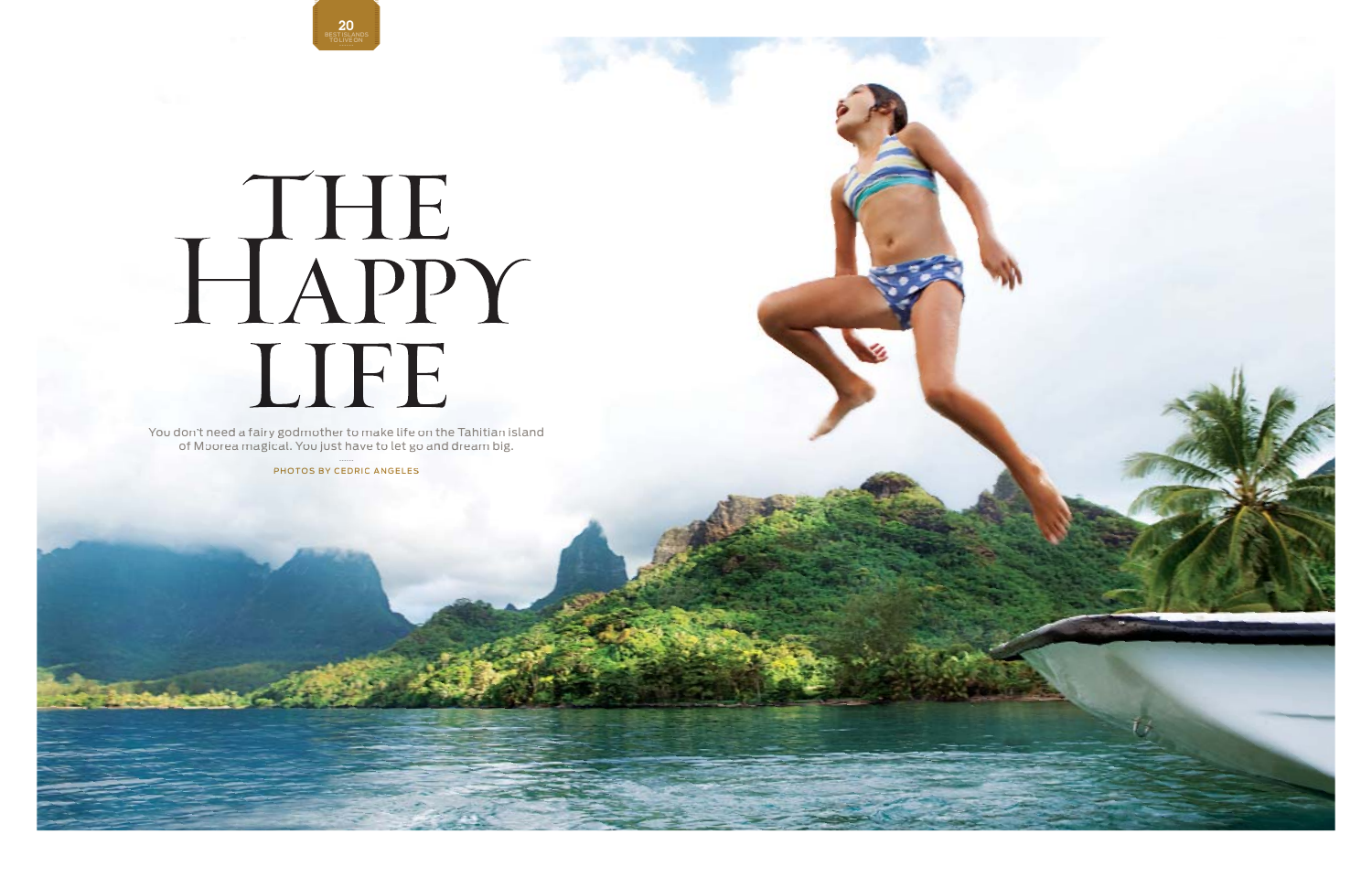



"we met underwater and … *voilà." She was on a diving vacation*; he was spearfishing for dinner. Laurel Samuela fell in love with her future husband, a Tahitian tattoo artist named James, at the same time she fell in love with her future island home. After that, it took her only six months to trade her house in California for a life on Moorea . "Our romance blossomed quickly. And my move here went smoothly. I called my real-estate broker and asked him to sell my house. He called me back the next day and said, 'Sold.' It was as if it was all just meant to be." In 2000, Laurel and James got married at the island city hall. Today they share a bungalow on Moorea's undeveloped west coast. Their children, Fiona and Dushan, are 9 and 6.

# Fair y Tale Come True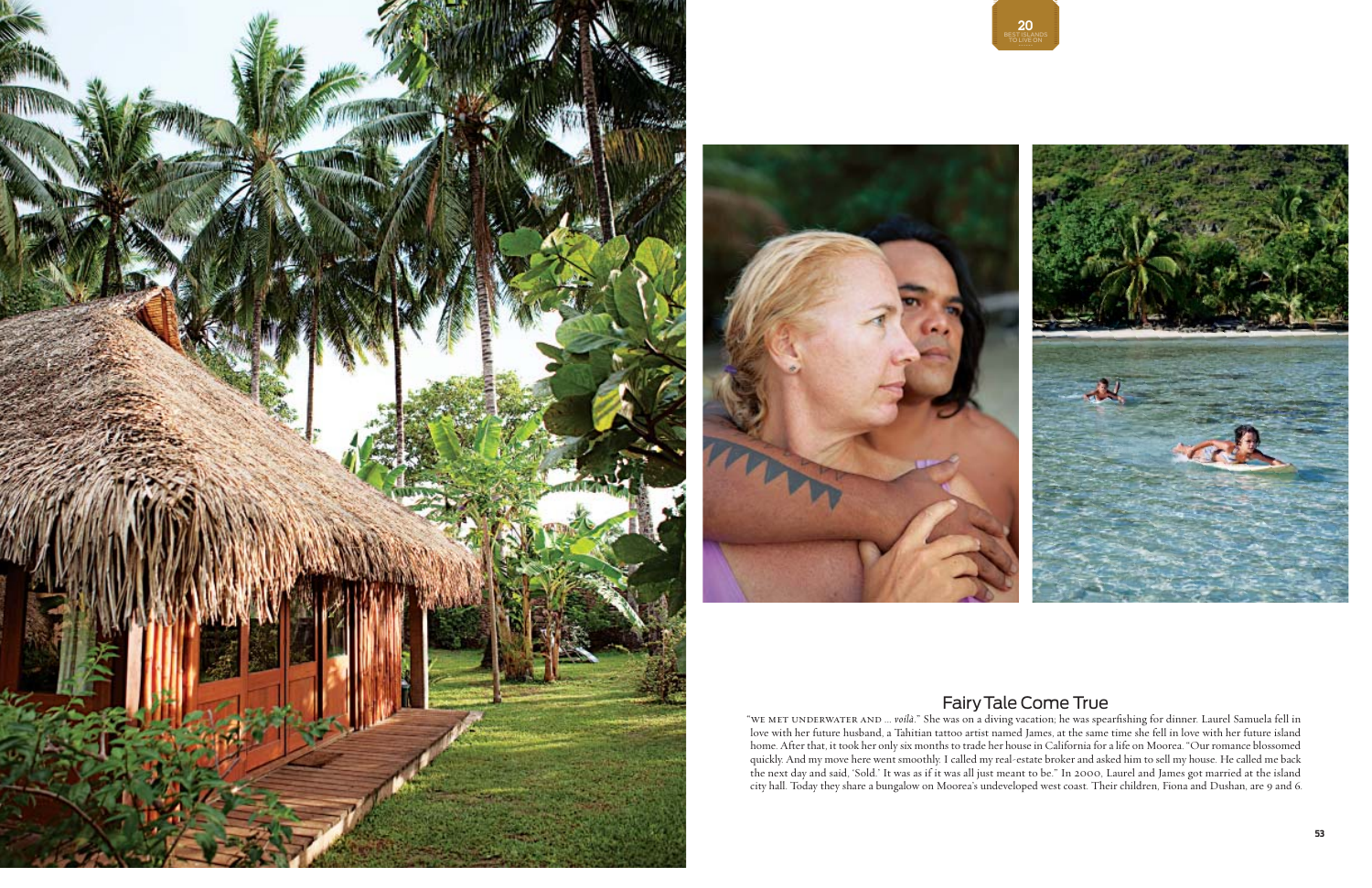# Just Another Da y





rugby practice, scenic bike rides, swims in Opunohu Bay , early morning hikes to Belvedere Overlook : On Moorea, even the most routine days are filled with fancy. And yet, the island is replete with practicalities — grocery stores, schools, paved<br>roads, banks, post offices. The balance between fantasy and convenience makes it possible for family's day-to-day life, as well as run their businesses, Moorea Tattoo and True Tahiti Vacation. "I love the simplicity of life here, the immense beauty," Laurel says. "I love introducing people to Moorea and the rest of Tahiti. I love raising my kids here: I love that they're trilingual (French, English and Tahitian); I love that they're so connected to nature; I love how easygoing they are."